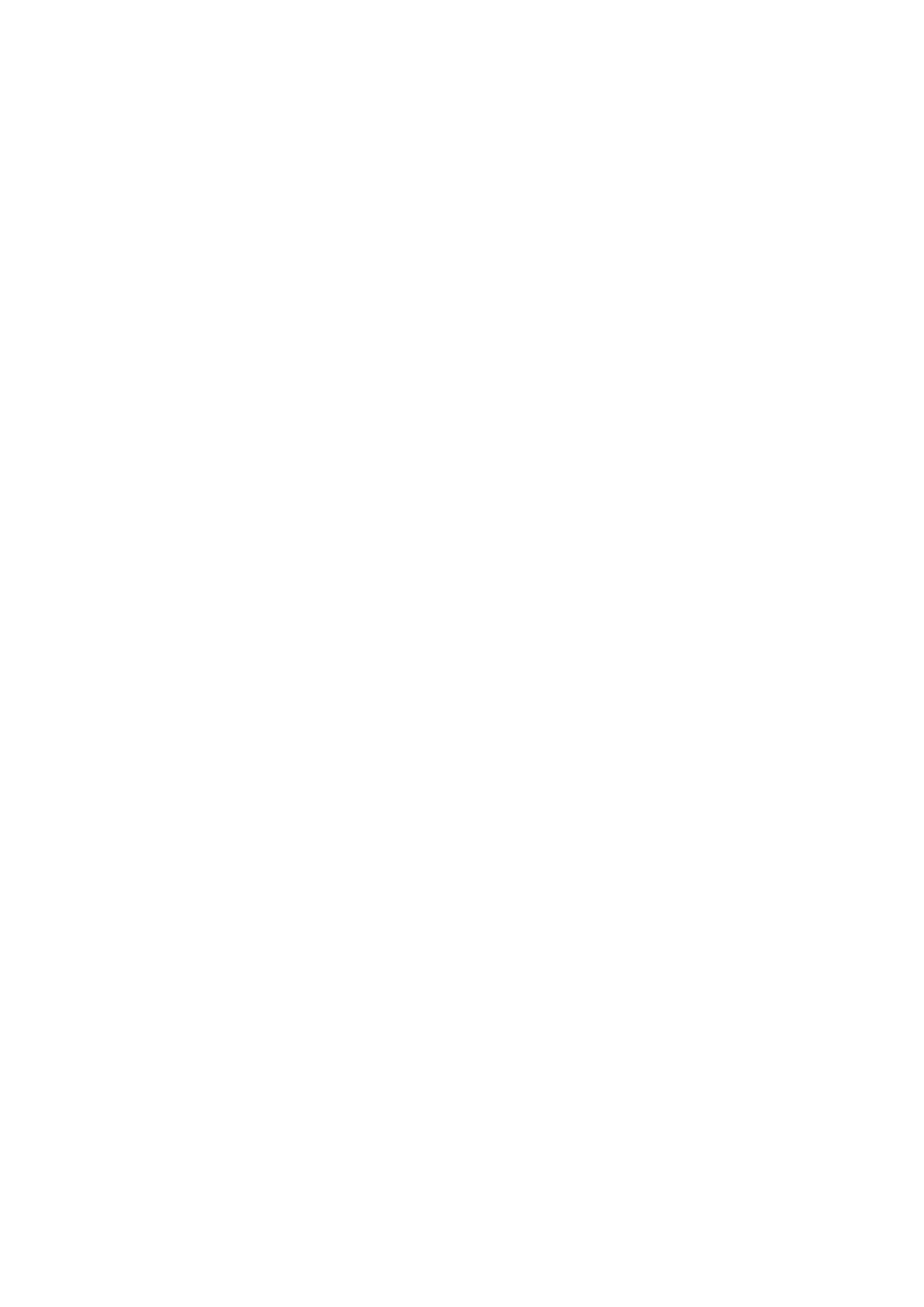

# **Construction Occupations (Licensing) Amendment Regulation 2017 (No 1)**

**Subordinate Law SL2017-33** 

made under the **[Construction Occupations \(Licensing\) Act 2004](http://www.legislation.act.gov.au/a/2004-12)**

# **Contents**

|   |                      | Page |
|---|----------------------|------|
|   | Name of regulation   |      |
| 2 | Commencement         |      |
| 3 | Legislation amended  |      |
| 4 | Division 5.2 heading |      |
| 5 | Section 29           |      |
| 6 | New section 31C      | 2    |
|   |                      |      |

J2017-474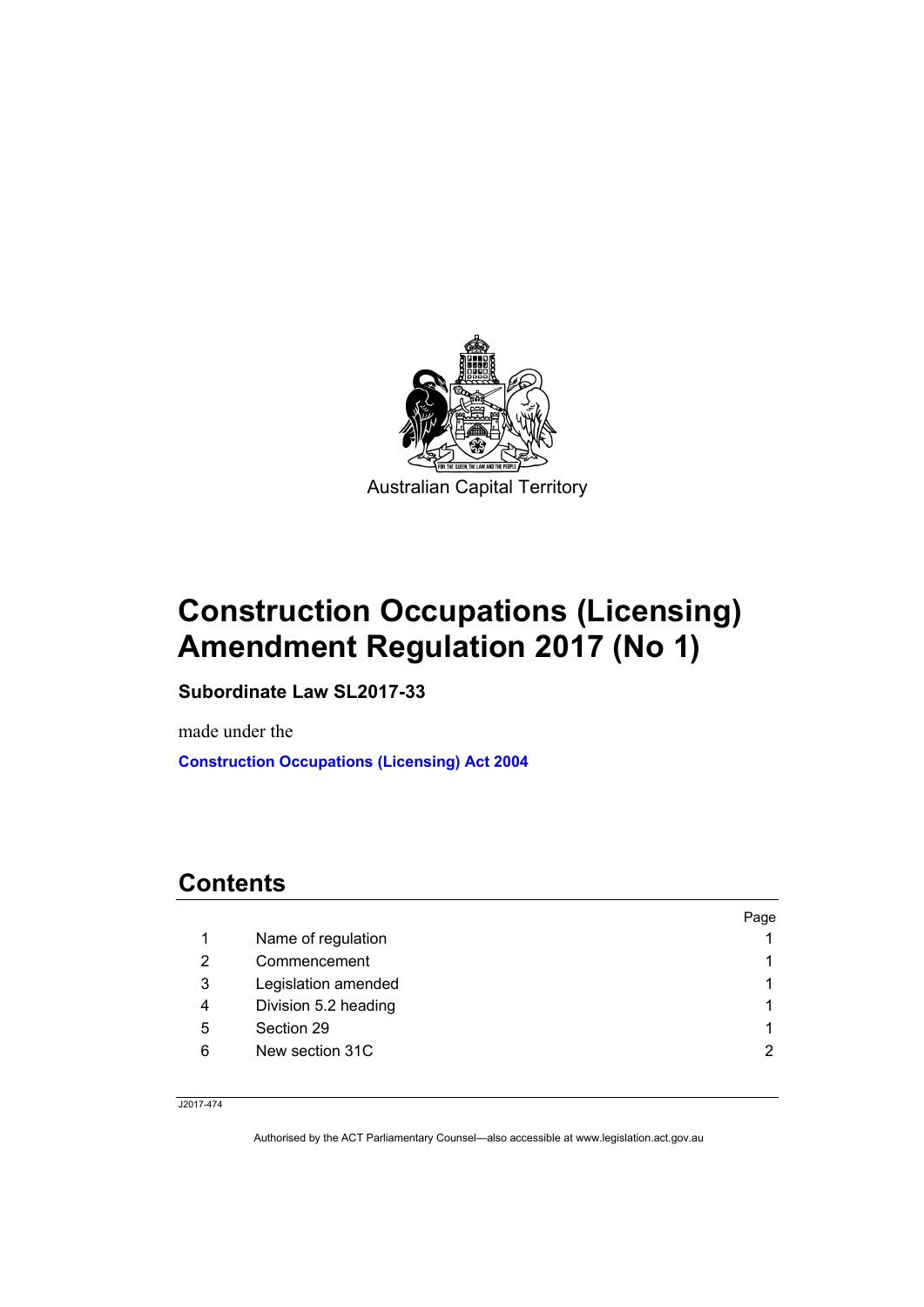| 7  | Section 32 heading                                                              | 3 |
|----|---------------------------------------------------------------------------------|---|
| 8  | Section 32 (1)                                                                  | 3 |
| 9  | New division 5.3 heading                                                        | 3 |
| 10 | New part 9                                                                      | 4 |
| 11 | Schedule 1, part 1.6, items 1 and 2                                             | 5 |
| 12 | Schedule 4, new item 29A                                                        | 5 |
| 13 | Dictionary, definition of <i>incidental electrical work</i> , new paragraph (c) | 5 |
| 14 | Dictionary, new definition of interval metering work                            | 5 |

contents 2 Construction Occupations (Licensing) Amendment Regulation 2017 (No 1)

SL2017-33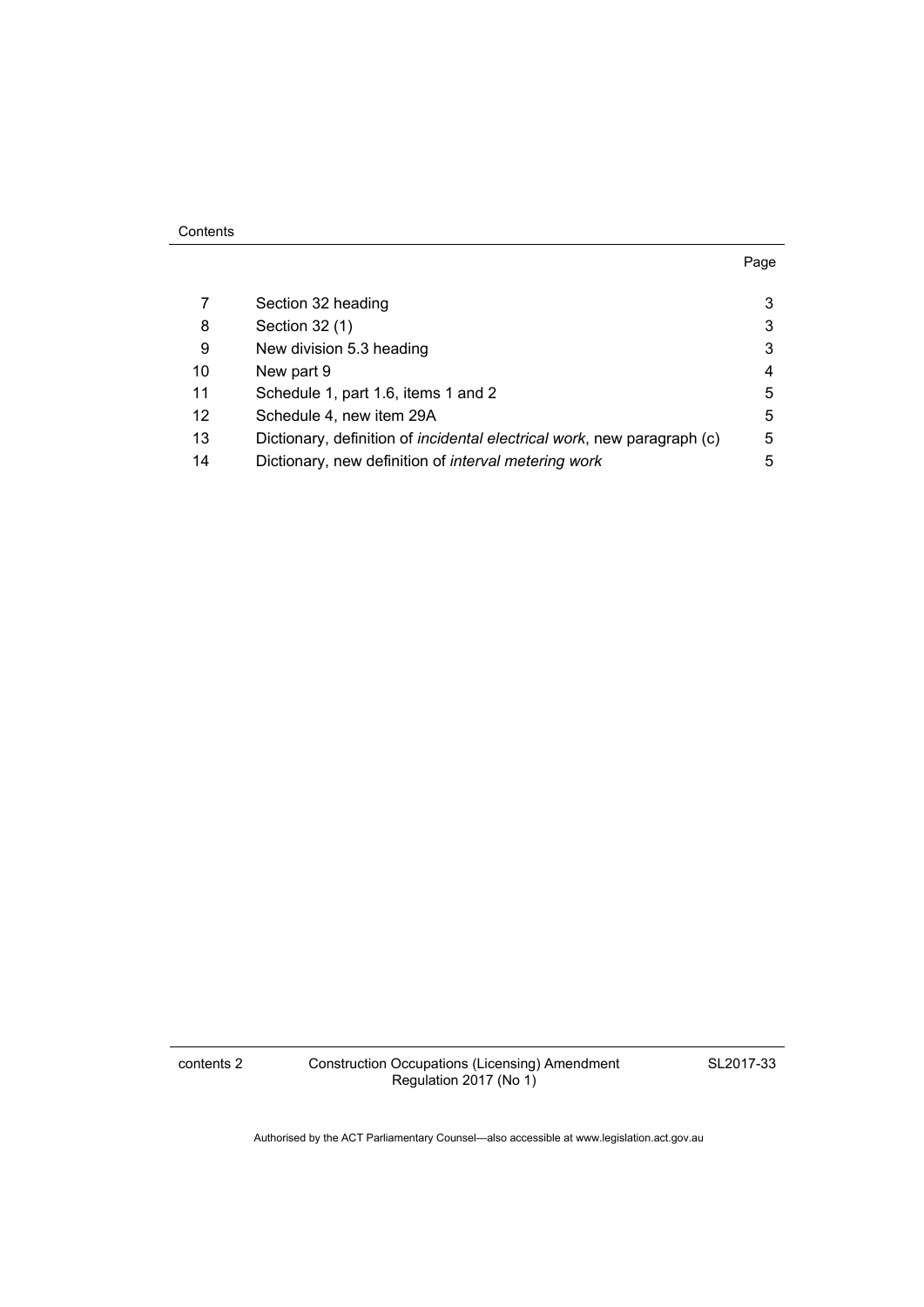<span id="page-4-2"></span><span id="page-4-1"></span><span id="page-4-0"></span>

|                     | <b>Name of regulation</b>                                                                                                            |
|---------------------|--------------------------------------------------------------------------------------------------------------------------------------|
|                     | This regulation is the <i>Construction Occupations (Licensing)</i><br>Amendment Regulation 2017 (No 1).                              |
|                     | <b>Commencement</b>                                                                                                                  |
|                     | This regulation commences on 1 December 2017.                                                                                        |
|                     | The naming and commencement provisions automatically commence on<br>Note.<br>the notification day (see Legislation Act, $s$ 75 (1)). |
| 3                   | <b>Legislation amended</b>                                                                                                           |
|                     | This regulation amends the <i>Construction Occupations (Licensing)</i><br><b>Regulation 2004</b> .                                   |
| 4                   | Division 5.2 heading                                                                                                                 |
|                     | substitute                                                                                                                           |
| <b>Division 5.2</b> | <b>Endorsements on licences</b>                                                                                                      |
| 5                   | <b>Section 29</b>                                                                                                                    |

<span id="page-4-4"></span><span id="page-4-3"></span>*relocate as section 32A* 

SL2017-33

Construction Occupations (Licensing) Amendment Regulation 2017 (No 1)

page 1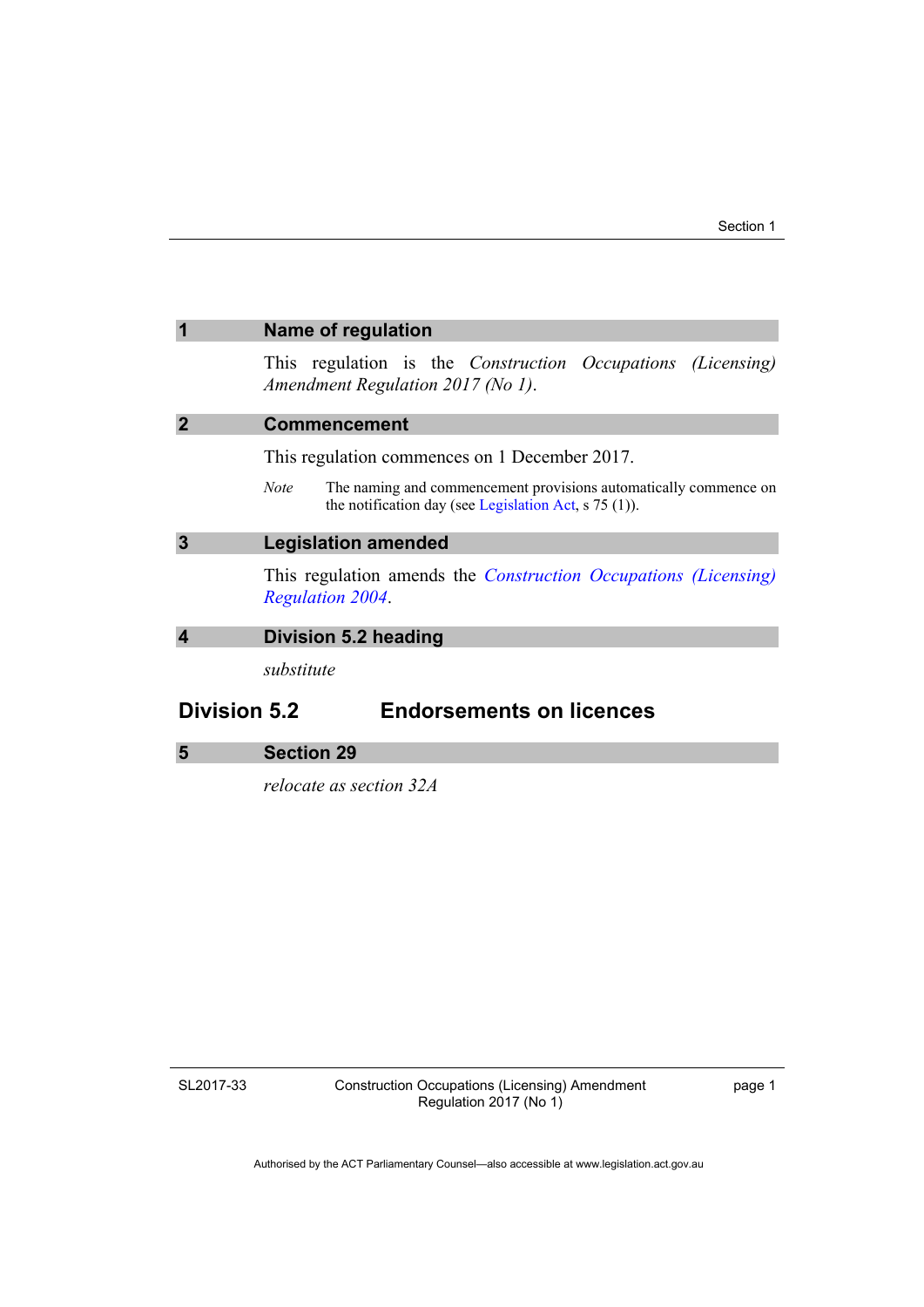#### <span id="page-5-0"></span>**6 New section 31C**

*insert* 

#### **31C Endorsing electricians licences for work on interval meters—Act, s 22**

- (1) The registrar may, on application, endorse an electrical contractor licence or an unrestricted electrician licence to authorise the licensee to do, or to supervise, interval metering work if satisfied that the licensee is competent to do, or to supervise, the work.
	- *Note 1* A metering provider operating in the National Energy Market must be registered with the Australian Energy Market Operator to provide, install, and maintain a metering installation (see National Electricity Rules, ch 7 (Metering)).
	- *Note 2* In deciding whether to endorse a licence under this section, the registrar must consider the considerations in s 32.
- (2) The endorsement may be subject to any condition the registrar is satisfied protects the public.
- (3) For this regulation, *interval metering work* means the following:
	- (a) electrical wiring work on an interval meter;
	- (b) removing a type 5, type 6, or type 7 meter to replace it with an interval meter.
- (4) In this section:

*interval meter* means a type 1, type 2, type 3, or type 4 metering installation that meets the requirements described in the National Electricity Rules, chapter 7, schedule 7.2 (Types and Accuracy of Metering Installations) for the type of meter.

*metering installation*—see the National Electricity Rules, chapter 10 (Glossary).

*national electricity rules* means the National Electricity Rules made under the *[National Electricity \(ACT\) Law](http://www.legislation.act.gov.au/a/1997-79/default.asp)*.

page 2 Construction Occupations (Licensing) Amendment Regulation 2017 (No 1)

SL2017-33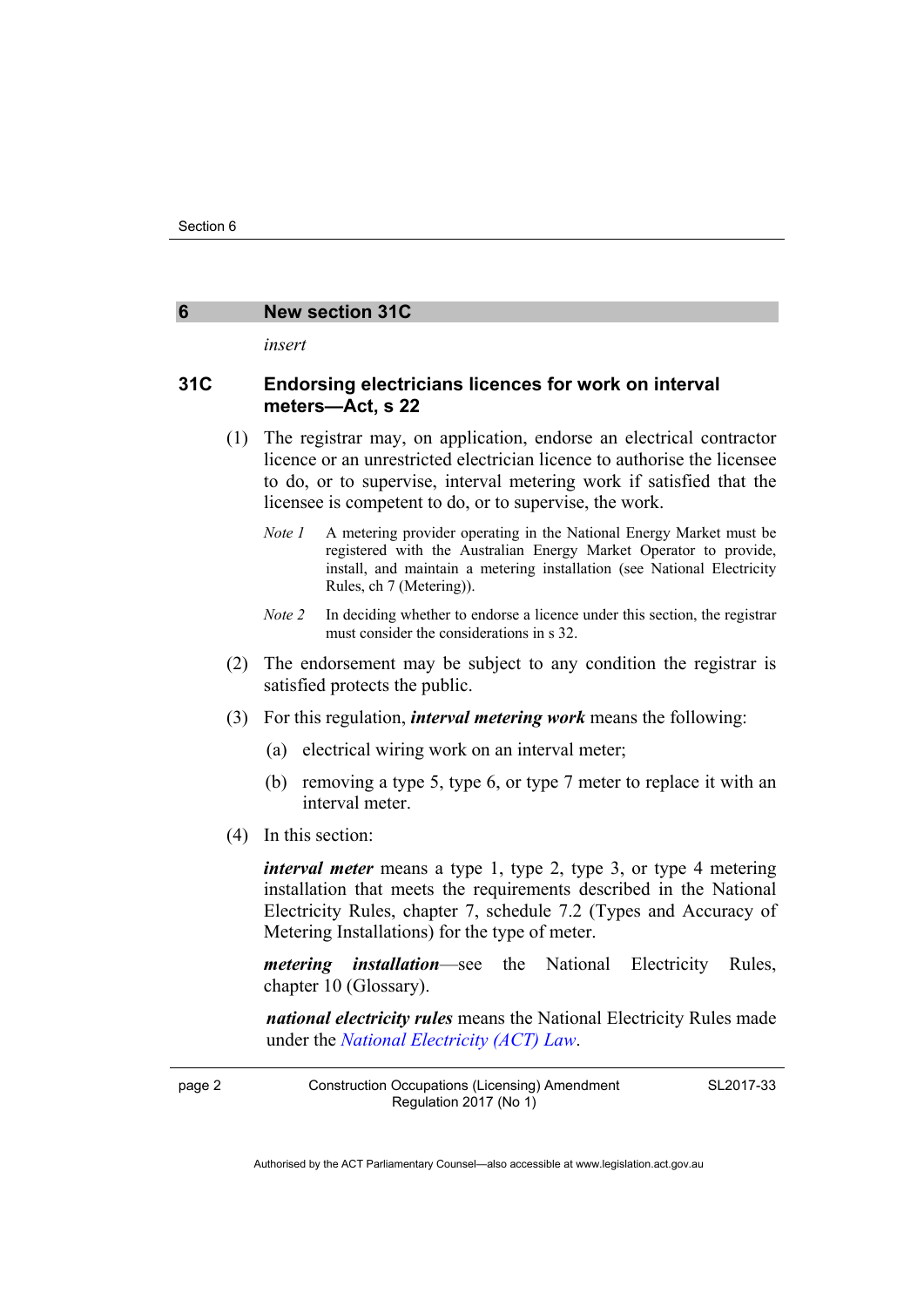*type 5, type 6, or type 7 meter* means a type 5, type 6, or type 7 metering installation that meets the requirements described in the National Electricity Rules, chapter 7, schedule 7.2 (Types and Accuracy of Metering Installations) for the type of meter.

<span id="page-6-2"></span><span id="page-6-1"></span><span id="page-6-0"></span>

|                     | <b>Section 32 heading</b>                          |
|---------------------|----------------------------------------------------|
|                     | substitute                                         |
| 32                  | <b>Considerations for endorsing licences</b>       |
| 8                   | <b>Section 32 (1)</b>                              |
|                     | omit                                               |
|                     | section 30, section 31, section 31A or section 31B |
|                     | substitute                                         |
|                     | this division                                      |
| 9                   | New division 5.3 heading                           |
|                     | after section 32, insert                           |
| <b>Division 5.3</b> | Returning and replacing licences and               |

**unlicensed services** 

SL2017-33

Construction Occupations (Licensing) Amendment Regulation 2017 (No 1)

page 3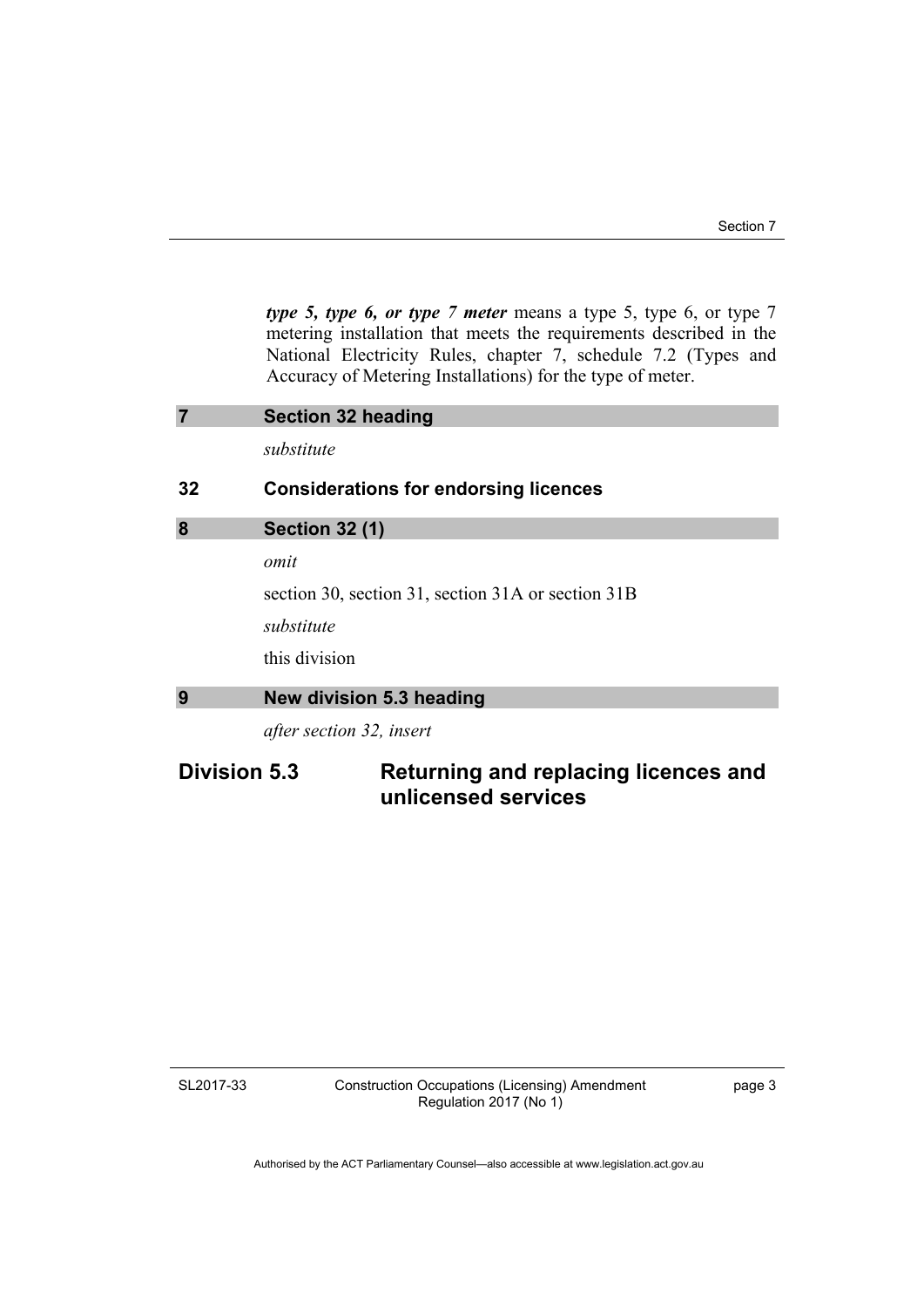#### <span id="page-7-0"></span>**10 New part 9**

*insert* 

## **Part 9 Transitional—Construction Occupations (Licensing) Amendment Regulation 2017 (No 1)**

### **56 Meaning of** *authorised licensee***—pt 9**

In this part:

*authorised licensee* means a licensee who holds an electrical contractor licence or an unrestricted electrician licence that has an endorsement under section 31C (Endorsing electricians licences for work on interval meters) to supervise interval metering work.

### **57 Authorisations under s 31C for undecided applications**

- (1) This section applies if—
	- (a) before 14 February 2018, a licensee who holds an electrical contractor licence or an unrestricted electrician licence applied to the registrar for an endorsement under section 31C (Endorsing electricians licences for work on interval meters); and
		- *Note* The power to receive, consider and decide an application under s 31C may be exercised by the registrar before the commencement of this section (see [Legislation Act,](http://www.legislation.act.gov.au/a/2001-14) s 81).
	- (b) the registrar has not made a decision on the application.
- (2) The licensee is taken to be authorised under section 31C to do interval metering work on the condition that the licensee works under the supervision of an authorised licensee.

SL2017-33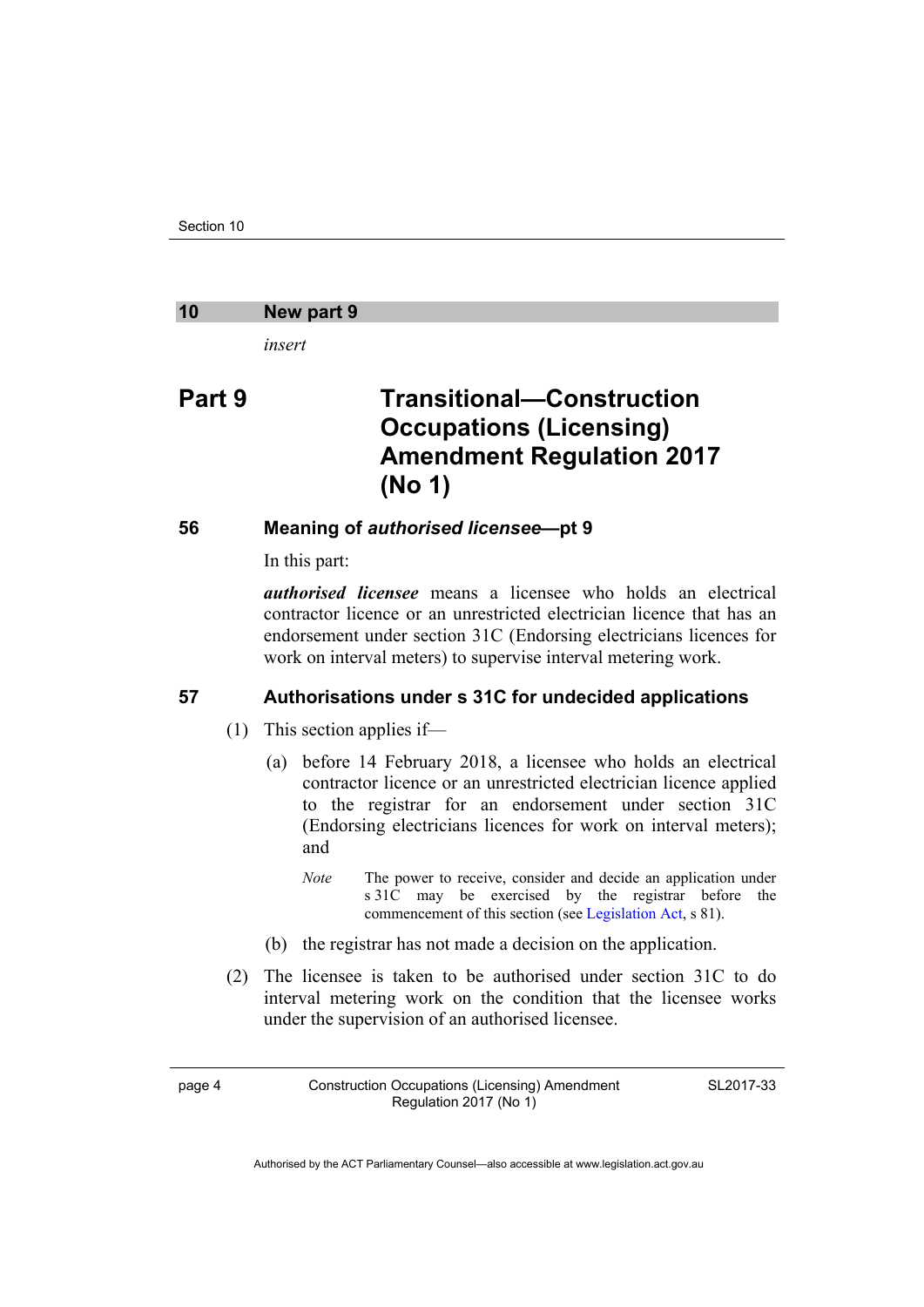#### **58 Expiry—pt 9**

This part expires on 28 February 2018.

*Note* Transitional provisions are kept in the Act for a limited period. A transitional provision is repealed on its expiry but continues to have effect after its repeal (see [Legislation Act,](http://www.legislation.act.gov.au/a/2001-14) s 88).

#### **11 Schedule 1, part 1.6, items 1 and 2**

<span id="page-8-0"></span>

| substitute |                       |   |                                                                                   |
|------------|-----------------------|---|-----------------------------------------------------------------------------------|
|            | electrical contractor |   | electrical wiring work, other than interval<br>metering work, without supervision |
|            |                       | 2 | supervision of electrical wiring work, other<br>than interval metering work       |
|            | unrestricted          |   | electrical wiring work, other than interval<br>metering work, without supervision |
|            |                       | 2 | supervision of electrical wiring work, other<br>than interval metering work       |

| 12 |  | Schedule 4, new item 29A |
|----|--|--------------------------|
|----|--|--------------------------|

<span id="page-8-1"></span>

|     | insert |                                                                                              |          |
|-----|--------|----------------------------------------------------------------------------------------------|----------|
| 29A | 31C    | refuse to endorse<br>electrical contractor<br>licence or unrestricted<br>electrician licence | licensee |

### <span id="page-8-2"></span>**13 Dictionary, definition of** *incidental electrical work***, new paragraph (c)**

#### *insert*

(c) does not include interval metering work.

### <span id="page-8-3"></span>**14 Dictionary, new definition of** *interval metering work*

#### *insert*

*interval metering work*—see section 31C (3).

SL2017-33

Construction Occupations (Licensing) Amendment Regulation 2017 (No 1)

page 5